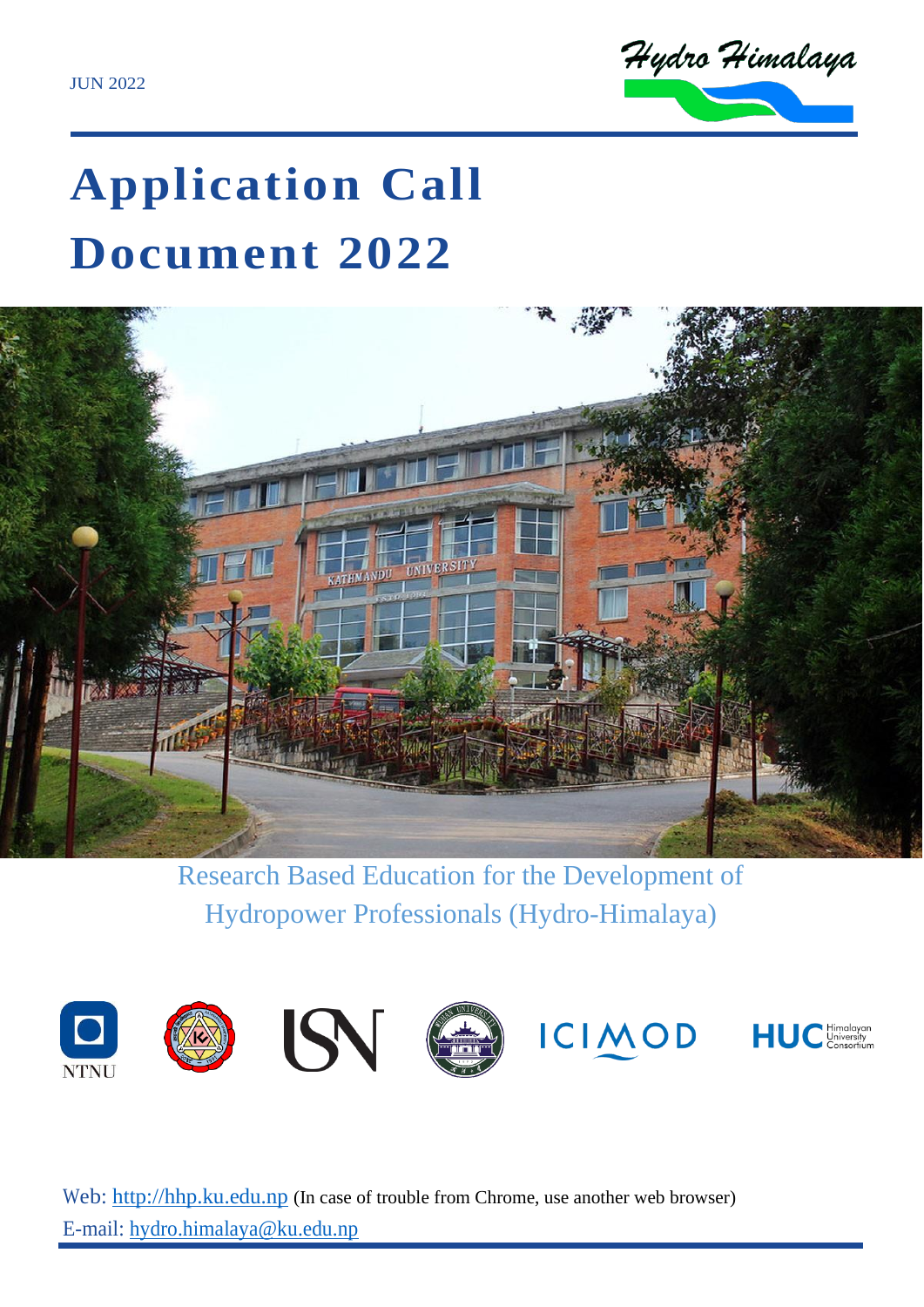## Contents

| $\mathbf{1}$   |      |  |  |  |  |
|----------------|------|--|--|--|--|
|                | 1.1  |  |  |  |  |
|                | 1.2  |  |  |  |  |
|                | 1.3  |  |  |  |  |
| $\overline{2}$ |      |  |  |  |  |
| 3              |      |  |  |  |  |
| $\overline{4}$ |      |  |  |  |  |
| 5              |      |  |  |  |  |
|                | 5.1  |  |  |  |  |
|                | 5.2  |  |  |  |  |
|                | 5.3  |  |  |  |  |
|                | 5.4  |  |  |  |  |
|                | 5.5  |  |  |  |  |
|                | 5.6  |  |  |  |  |
|                | 5.7  |  |  |  |  |
|                | 5.8  |  |  |  |  |
|                | 5.9  |  |  |  |  |
|                | 5.10 |  |  |  |  |
|                | 5.11 |  |  |  |  |
| 6              |      |  |  |  |  |
|                |      |  |  |  |  |
|                |      |  |  |  |  |
|                |      |  |  |  |  |
|                |      |  |  |  |  |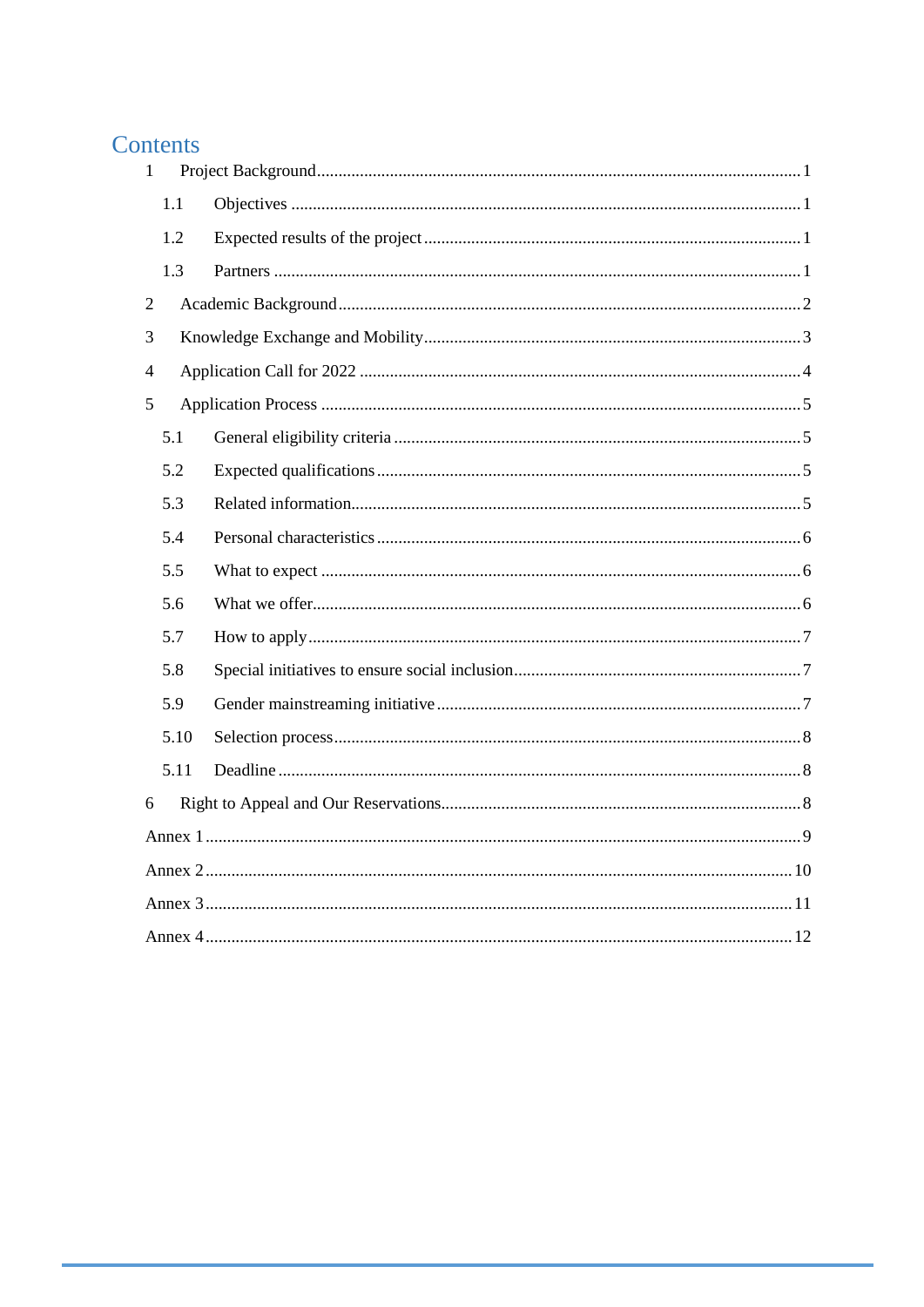#### <span id="page-2-0"></span>**1 PROJECT BACKGROUND**

Norwegian Program for Capacity Development in Higher Education and Research for Development (NORHED), aims to strengthen the capacity of higher education institutions in developing countries to produce high-quality graduates, high-quality research, and more inclusive higher education.

The NORHED-II program has funded the project, **"Research Based Education for Development of Hydropower Professionals for the Himalayan Region (Hydro-Himalaya)"**. The Hydro-Himalaya project has three thematic areas: Effective Production of Hydro Energy, Effective Transmission of Hydro Energy and Effective End-use of Hydro Energy.

#### <span id="page-2-1"></span>**1.1 Objectives**

- i. Strengthen the research-based education within hydropower engineering at Kathmandu University by producing a better-qualified workforce in the Himalayan region.
- ii. Transfer of academic and research competence from Kathmandu University to the Nepalese and Himalayan region universities in the field of hydropower engineering.
- iii. Bridge academia and industry for sustainable solutions and practices.

#### <span id="page-2-2"></span>**1.2 Expected results of the project**

- **Overarching goal –** The Himalaya region has increased access to sustainable and resilient energy infrastructure, educated nationals able to maintain and further develop the energy sector and industry by utilizing and promoting sustainable solutions.
- **Education -** The Himalaya region has increased access to local personnel with relevant education and skills to maintain and further develop the energy infrastructure in a sustainable matter.
- **Technology Development -** The Himalaya region has increased access to sustainable and resilient technology specifically developed or adapted for the technical challenges in the region.
- **Industry development –** Domestic and regional industries are mature and ready to implement new innovations.

#### <span id="page-2-3"></span>**1.3 Partners**

**Applicant Institution**: Norwegian University of Science and Technology, Trondheim, Norway (*[www.ntnu.edu](http://www.ntnu.edu/)*)

**Local University Partner**: Kathmandu University, Dhulikhel, Nepal (*[www.ku.edu.np](http://www.ku.edu.np/)*)

**Partner at North**: University of South-Eastern Norway, Norway (*[www.usn.no](http://www.usn.no/)*)

**Partner at South**: Wuhan University, Wuhan, China (*[en.whu.edu.cn/](https://en.whu.edu.cn/)*)

**Regional supporting partner**: Himalayan University Consortium, Kathmandu, Nepal (*<https://www.icimod.org/initiative/huc/>*)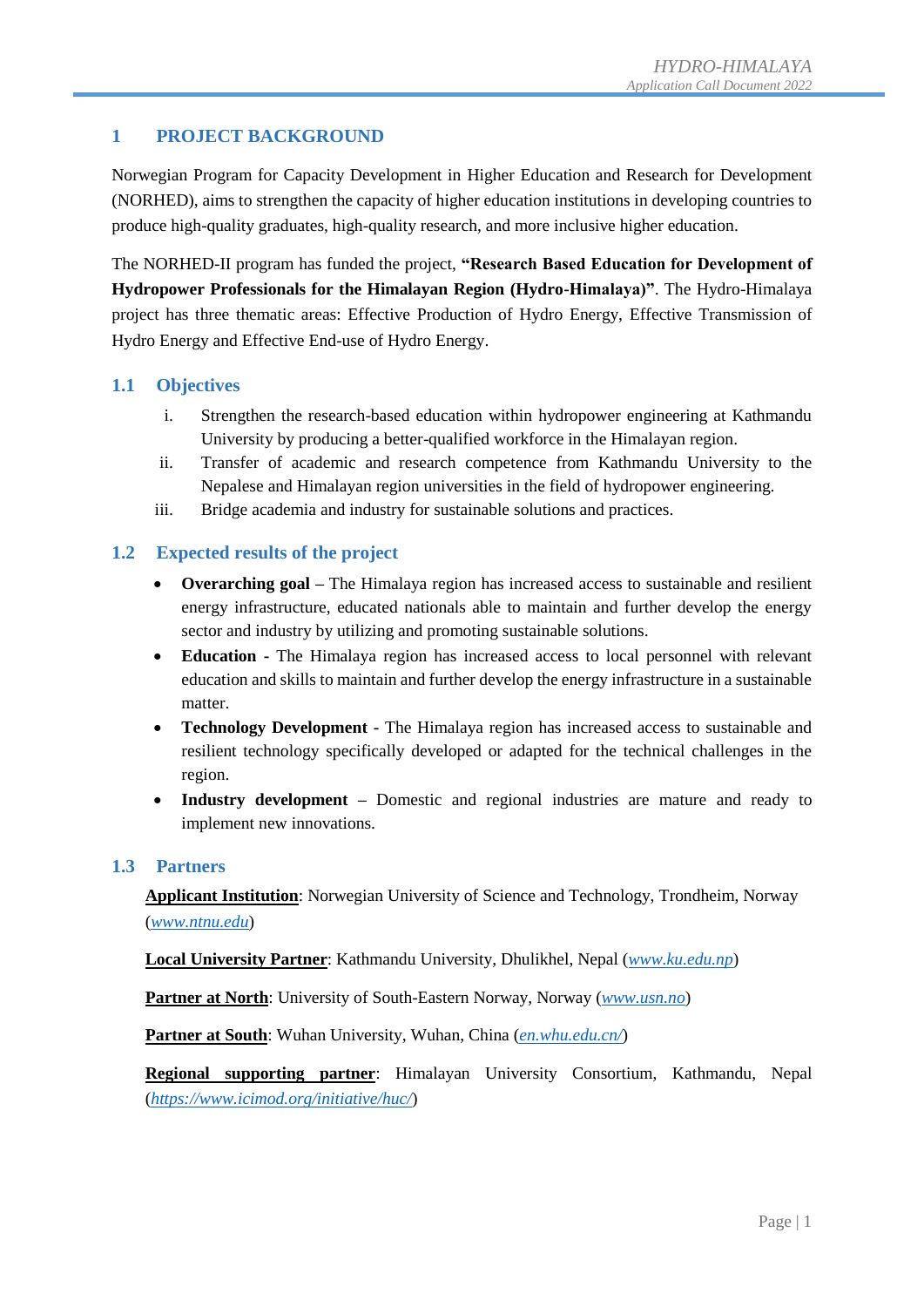#### <span id="page-3-0"></span>**2 ACADEMIC BACKGROUND**

The holistic approach for the research is to have '*Effective Production of Hydro Energy*', '*Effective Transmission of Hydro Energy*', and '*Effective End-use of Hydro Energy'* in the Himalayan region. The academic focus is on the innovations and solutions to the regional challenge induced by high sediment flows and the effective use of spilled energy.

| <b>Thematic Area</b>        | <b>Specific Area</b>    | <b>Research Domain</b>                        | <b>Degrees</b> | <b>Total</b>   |
|-----------------------------|-------------------------|-----------------------------------------------|----------------|----------------|
| <b>Effective Production</b> | <b>Sediment Erosion</b> | Basic research, Design,                       | Post Doc       | 1              |
| of Hydroelectricity         | in hydro turbine        | Production, Operation                         | PhD            | 3              |
|                             |                         | and Maintenance                               | <b>MS</b>      | 10             |
|                             |                         |                                               | Double         | $\overline{2}$ |
|                             |                         |                                               | Degree PhD     |                |
| Effective                   | Electrical Control,     | Quality and reliability                       | PhD            |                |
| Transmission of             | and                     | of power, Surveillance,                       |                |                |
| Hydroelectricity            | Effective               | VFD Control and grid                          | Double         | $\overline{2}$ |
|                             | Transmission            | stability                                     | Degree PhD     |                |
|                             |                         |                                               | <b>MS</b>      | 6              |
| Effective End-use of        | Green Hydrogen          | H2H: Feasibility,                             | Post Doc       |                |
| Hydroelectricity            |                         | Design cases, develop<br>research facilities, | <b>PhD</b>     |                |
|                             |                         | prototype, safety,                            | Double         | 1              |
|                             |                         | process control                               | Degree PhD     |                |
|                             |                         |                                               | MS             | $\overline{4}$ |
| Total                       |                         |                                               |                | 32             |

| <b>Table 1</b> Academic Details for 2021-2026 |
|-----------------------------------------------|
|-----------------------------------------------|

*\* The research domain and number of degrees are subject to changes*

#### **MS Degree**

The program is distributed for two years in which the students engage in finding solutions to research questions under the guidance of designated supervisors from KU and partner institutions. The MS degree is offered by KU upon successful completion of MS by Research.

#### **PhD Degree (Single and Double degree)**

The program is distributed over three years period in which the students engage in finding solutions to PhD research questions. KU provides the PhD degree upon the completion of the study program for those having a single degree and for those with double degrees, the program will award PhD degrees from both KU and the partner university jointly after fulfilling the requirements at both universities. The PhD degree is three years long.

#### **Post-Doc**

The Post-doc position has been planned to train the faculty members and researchers for strengthening research competence at KU.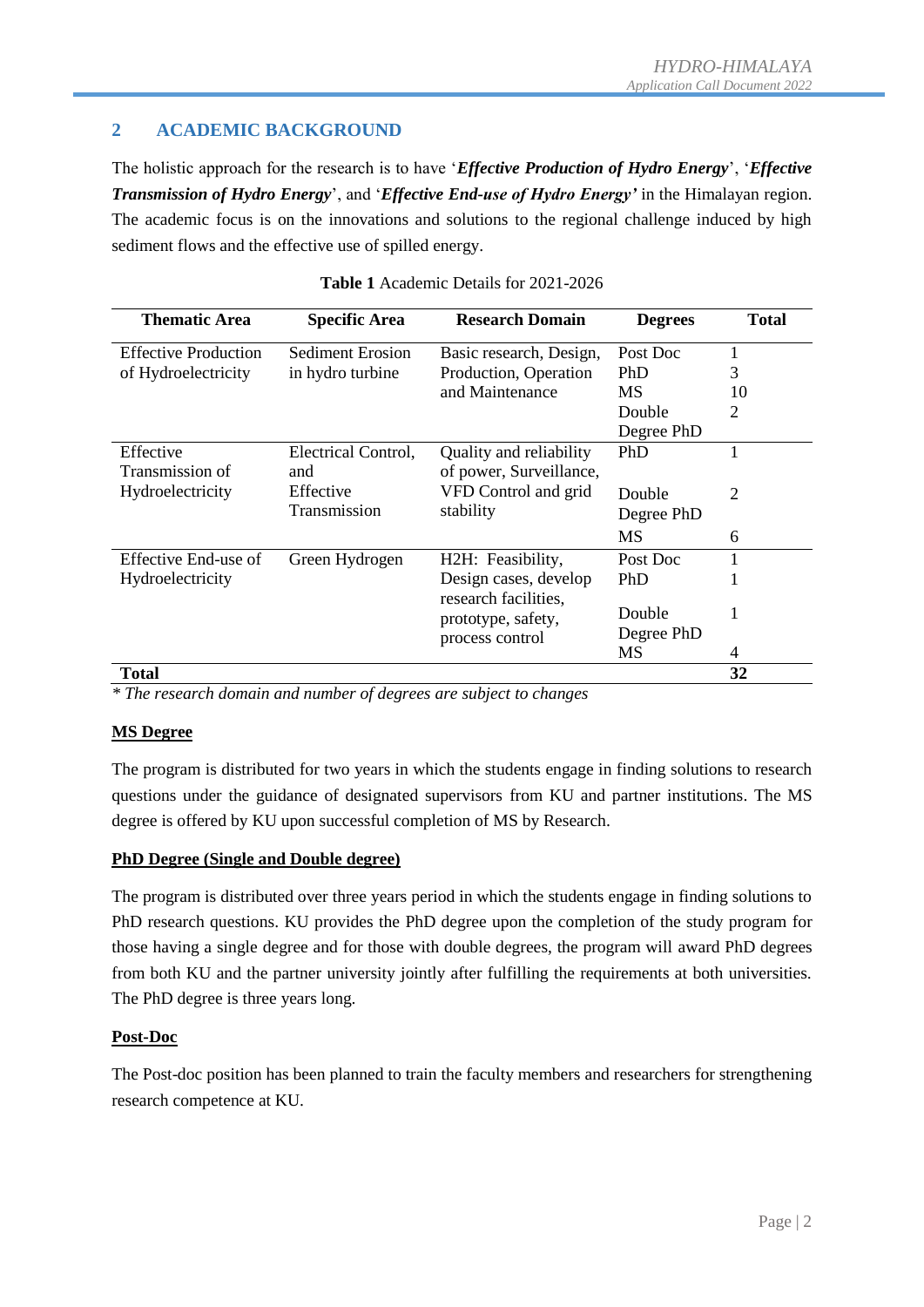#### <span id="page-4-0"></span>**3 KNOWLEDGE EXCHANGE AND MOBILITY**

What sets Hydro-Himalaya apart is its unique partnership model – involving two Norwegian universities, one university in Nepal, and one in China. A time-tested partnership with NTNU in developing education and research capacity at KU will be the major foundation for the collaboration in this project. The strength of Wuhan University for fundamental research on sediment erosion of hydro turbines will add a new dimension to the existing competence. The expertise of the University of South-Eastern Norway in electrical and control aspects of hydropower systems will expand the project horizon to effective transmission of power. The collaboration between four academic institutions along with HUC has made Hydro-Himalaya possible with the aim to develop the academic and research activities coming out of the university and transfer to industrial adaptation. The regional network of the Himalayan University Consortium will ensure better representation of project stakeholders and dissemination of project outcomes with impactful visibility.

*All of HHP's MS, doctoral and post-doctoral programs are coupled within one of three institutions: the Norwegian University of Science and Technology (NTNU), Wuhan University (WHU), and the University of South-Eastern Norway (USN).*

| Year         | ИS | PhD | <b>Double PhD</b> | Post-Doc |
|--------------|----|-----|-------------------|----------|
| 2021         |    |     |                   |          |
| 2022         |    |     |                   |          |
| 2023         |    |     | -                 |          |
| <b>Total</b> |    |     |                   |          |

**Table 2** Yearly Recruitment Plan

All the applicants enrolled under this application framework will have an opportunity to have an exchange program with at least one partner university during the academic program period. The mobility of the student to the partner university will depend on the domain of the specific research. The students enrolled under the domain of '*Design and Operation of Sediment Resistant Turbines*' and '*Green Hydrogen*' will have an exchange program with **NTNU**. Similarly, students enrolled under the domain of '*Fundamental Study on Sediment Erosion*' will have the exchange program with **Wuhan University,** and the students enrolled under the domain '*Quality and Reliability of Power and Effective Transmission*' will have the exchange program with **USN**. The duration of stay at the partner university for a double degree PhD will be of 3 semesters (50% of the academic time) and will award PhD degrees from both KU and the partner university after fulfilling the requirements at both universities. The duration of stay at the partner university for a normal PhD will be of 2 semesters (33% of the academic time) and the duration of stay at the partner university for an MS degree will be of 1 semester (25% of the academic time).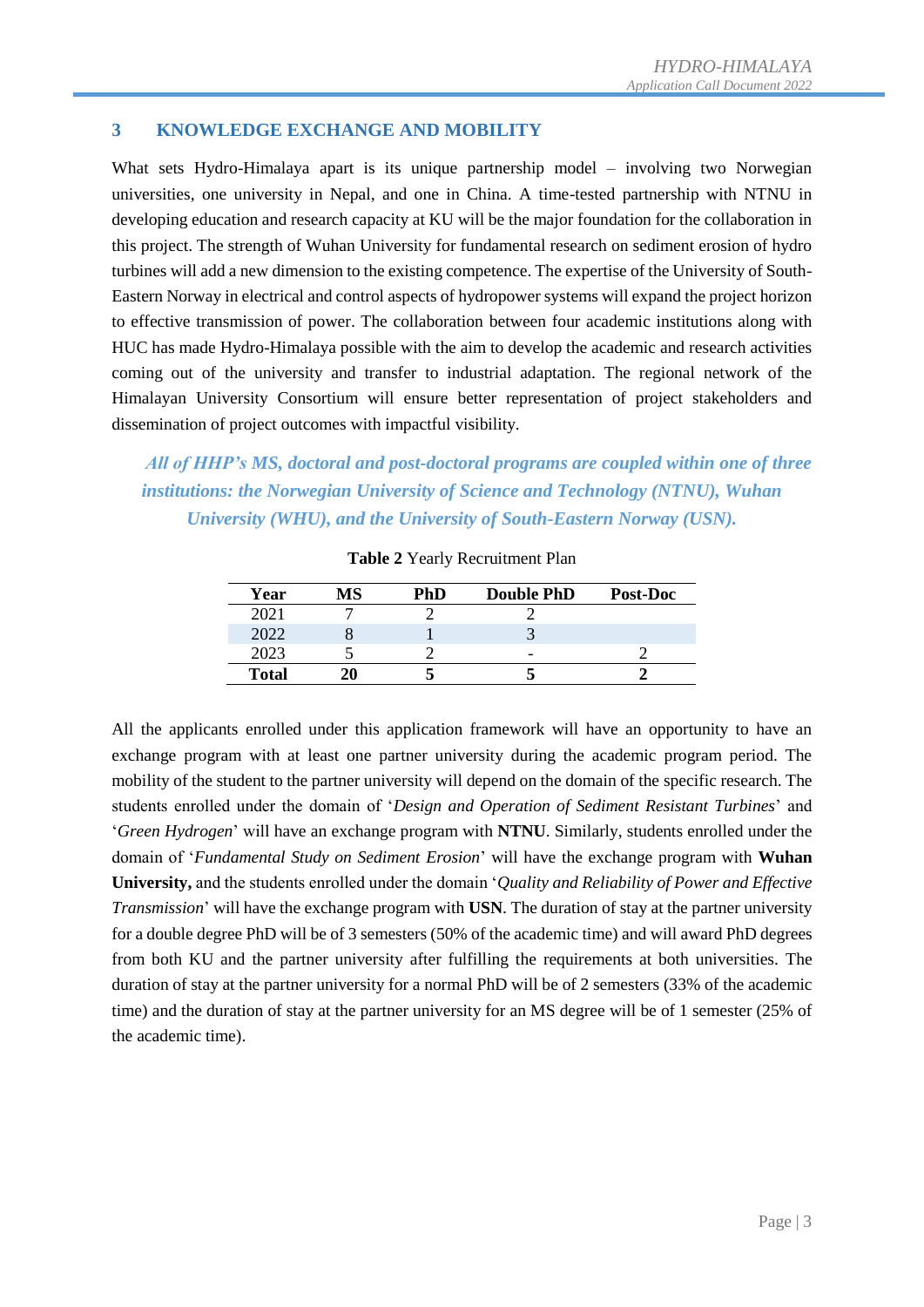## <span id="page-5-0"></span>**4 APPLICATION CALL FOR 2022**

Hydro-Himalaya project welcomes applications from individuals interested to further their academic careers as hydropower professionals in the fall term of 2022. A summary of the available positions is provided in **[Table 3](#page-5-1)**.

<span id="page-5-1"></span>

| <b>Research</b>                      |                                 | <b>Research</b>                                                         |                | <b>Study</b>          | <b>Mobility</b> |               |
|--------------------------------------|---------------------------------|-------------------------------------------------------------------------|----------------|-----------------------|-----------------|---------------|
| <b>Degree</b>                        | Code                            | <b>Domain</b>                                                           | N <sub>0</sub> | Period*               | <b>Location</b> | <b>Period</b> |
| PhD<br>(KU)                          | $P1-22$                         | Fundamental<br>study on<br>sediment erosion                             | $\mathbf{1}$   | Aug 2022-<br>Jul 2025 | WHU,<br>China   | 12 months     |
| PhD<br>Double<br>degree<br>(KU-NTNU) | $P2-22$                         | Design of<br>sediment<br>resistant turbines                             | 1              | Aug 2022-<br>Jul 2025 | NTNU,<br>Norway | 18 months     |
| PhD<br>Double<br>degree<br>(KU-USN)  | $P4-22$                         | Quality and<br>reliability of<br>power and<br>effective<br>transmission | $\mathbf{1}$   | Aug 2022-<br>Jul 2025 | USN,<br>Norway  | 18 months     |
| MS by<br>Research<br>(KU)            | $M1.1-22$<br>and<br>$M1.2 - 22$ | Fundamental<br>study on<br>sediment erosion                             | $\overline{2}$ | Aug 2022-<br>Jun 2024 | WHU,<br>China   | 6 months      |
| MS by<br>Research<br>(KU)            | $M2.1-22$<br>and<br>$M2.2 - 22$ | Operation,<br>maintenance of<br>sediment<br>resistant turbines          | $\overline{2}$ | Aug 2022-<br>Jun 2024 | NTNU,<br>Norway | 6 months      |
| MS by<br>Research<br>(KU)            | $M3.1-22$<br>and<br>$M3.2 - 22$ | Green Hydrogen:<br>Feasibility,<br>Design cases for<br>H2H              | $\overline{2}$ | Aug 2022-<br>Jun 2024 | NTNU,<br>Norway | 6 months      |
| MS by<br>Research<br>(KU)            | $M4.1-22$<br>and<br>$M4.2 - 22$ | Quality and<br>reliability of<br>power and grid<br>management           | $\overline{2}$ | Aug 2022-<br>Jun 2024 | USN,<br>Norway  | 6 months      |

|  | Table 3 Details of available positions for 2022 |  |  |
|--|-------------------------------------------------|--|--|
|  |                                                 |  |  |

*\*Dates are subject to change*

*\*Follow the Program code in Annexes for more details of each position.*

Applicants who are interested in more than one research topic/position can apply for a maximum of two positions. Both applications will be treated individually.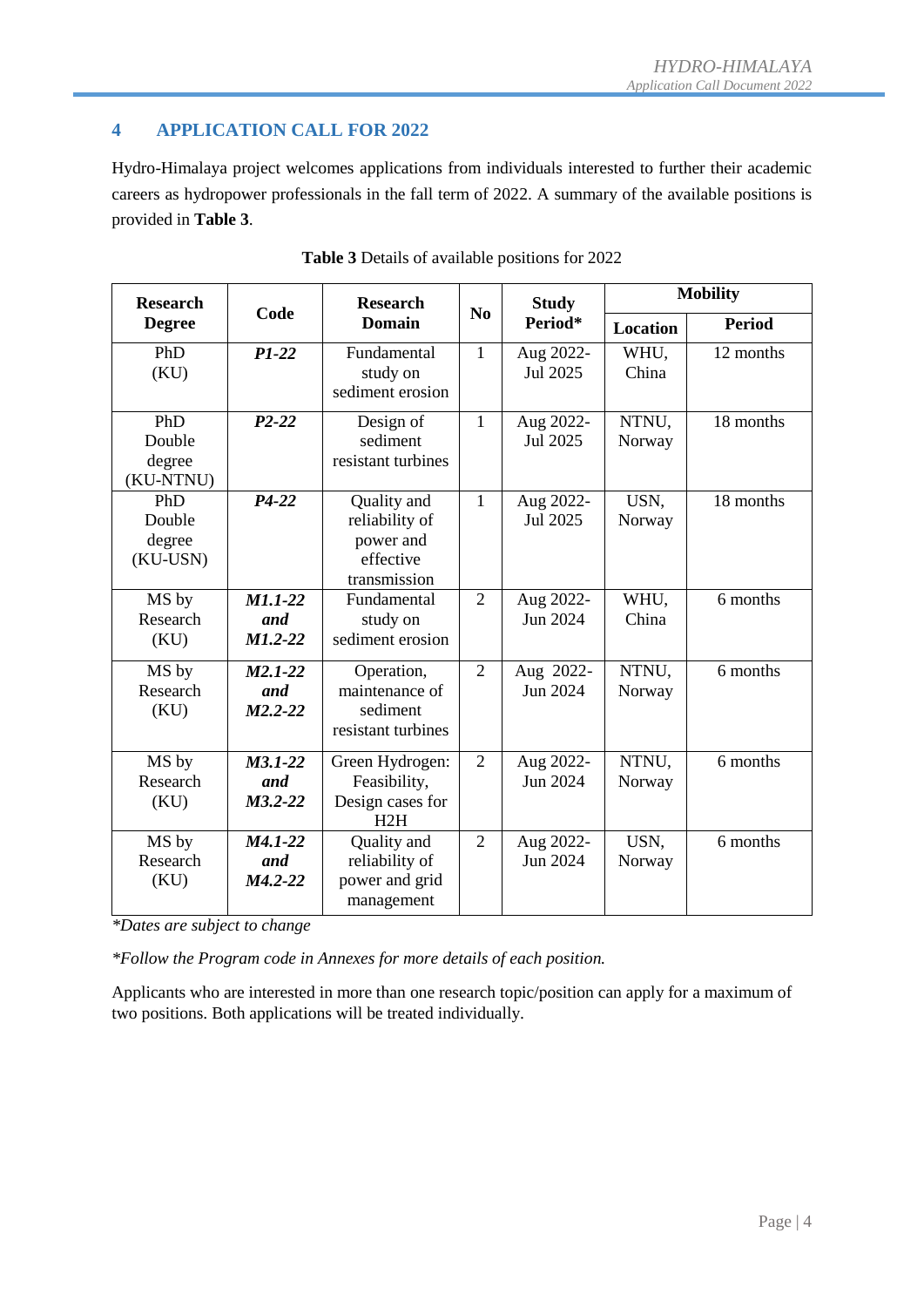#### <span id="page-6-0"></span>**5 APPLICATION PROCESS**

#### <span id="page-6-1"></span>**5.1 General eligibility criteria**

The applicant must be a Nepali citizen.

#### **For MS Degree**

The candidate must have a minimum CGPA of 2.5 or equivalent in his/her four-year bachelor's degree in engineering from a reputed university in the relevant field and must have completed 16 years of education  $(10+2+4)$ .

#### **For PhD Degree**

The candidate must have a minimum CGPA of 3.0 or B grade or equivalent in his/her MS degree in Engineering and must have completed a minimum of 17.5 years of education  $(10+2+4+2)$ .

#### **For a Double PhD Degree**

The candidate must meet all the requirements separately of both KU and the partner university to be eligible to apply. The candidate must have a minimum CGPA of 3.0 or B grade or equivalent in his/her MS degree in Engineering. MS degree must have at least 1 semester of independent thesis load.

*The applicant must have gained the required qualification within the start date of the position, so applicants in the last semester of their MS degree are also eligible to apply for PhD. In such case, instead of a transcript and degree certificate, students must submit a letter from their current University/College with the expected completion date.*

#### <span id="page-6-2"></span>**5.2 Expected qualifications**

A higher CGPA, experience in paper publication and relevant work experience are advantages. Proof of excellent written and oral English language skills is required. The application will be further strengthened if documentation of publications and thesis in the relevant area of study is provided by the candidate.

A candidate with an ability to work independently and having the motivation to share knowledge and take part in teamwork is preferred. Cooperation between staff members is an integrated part of the working atmosphere at Kathmandu University and the partner university. The candidate should be motivated and demonstrate a proven ability to work effectively within a team to formulate and realize common objectives. Personal suitability for the post will be emphasized.

*Please refer to the specific program document in the Annex for more details about the specific program of study.*

#### <span id="page-6-3"></span>**5.3 Related information**

The Department has fewer women in scientific positions; therefore, women are particularly encouraged to apply. The project aims that the students to reflect the diversity of the general population. An expert assessment of applicants will be carried out and the candidates deemed best qualified will be invited to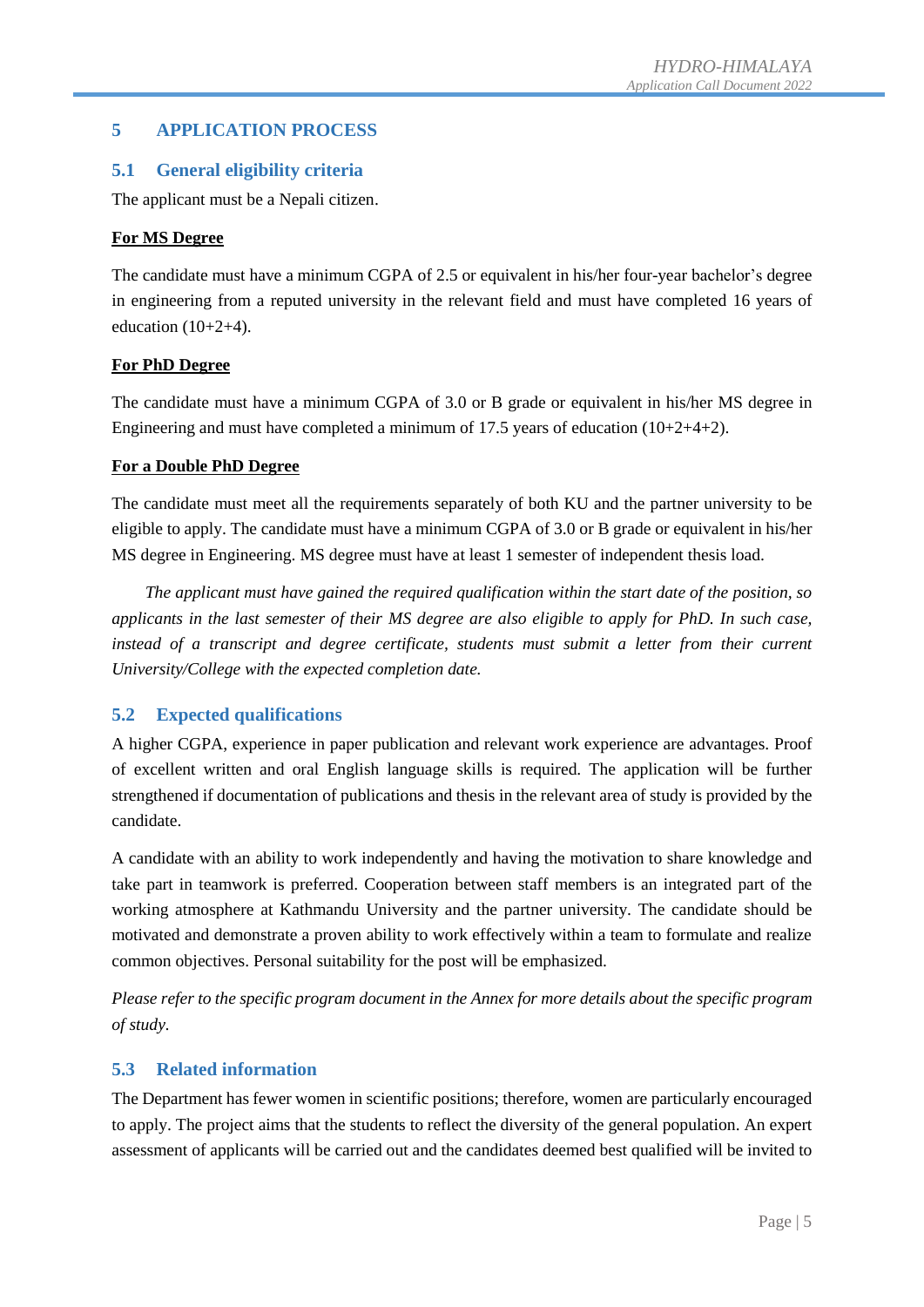an interview. The person appointed must comply with the laws, regulations, and agreements that apply at any given time to the post.

#### <span id="page-7-0"></span>**5.4 Personal characteristics**

- Strongly motivated and determined
- Be structured, targeted and solution-oriented
- Have the motivation to work in interdisciplinary
- The candidate should be creative and actively contribute to the team he/she will be a part of
- Have good communication and dissemination skills
- Personal skills such as a positive and friendly attitude, a strong appreciation for diversity, and contributing to a sustainable social environment will also be valued

In the evaluation of which candidate is best qualified, emphasis will be placed on education, experience, and personal suitability, in terms of the qualification requirements specified in the advertisement.

#### <span id="page-7-1"></span>**5.5 What to expect**

The candidate enrolled in MS and PhD can expect the following:

**Tuition Fee Scholarship**: The tuition fees and expenses incurred during research activities will be covered by the project.

**Monthly Salary/Payment**: All the students enrolled in this program will be provided with a monthly salary as per the regulations at Kathmandu University while in Nepal. During mobility at the partner institution, a monthly payment will be provided as per the regulations of the partner university to cover living costs.

**Visa Fees and International Travel**: Students enrolled in each degree has the provision of exchange with one of the partner university. For the same, securing visas is important and the project will fund the visa expenses along with two-way flight charges. The candidate should prepare all the relevant documentation in accordance with the visa awarding nation's regulations; which is also the case for his/her families and spouses if the candidates are willing to take them as well. Personal insurance and other liabilities should be covered by respective candidates.

**Leadership Mentoring**: Himalayan University Consortium, a partnering institution, conducts a wide range of practical support training for students in order to build their leadership and confidence throughout the program aiming to achieve all-rounded readiness for their future careers.

#### **5.6 What we offer**

- <span id="page-7-2"></span> A stimulating and growing research environment, with good opportunities to develop your career and your academic skills
- An open and inclusive work environment with dedicated colleagues
- A healthy social environment where diversity is celebrated
- Team and individual mentoring support to build communication and leadership skills and achieve all-rounded readiness for future career
- Exposure to extra curriculum and associated skill activities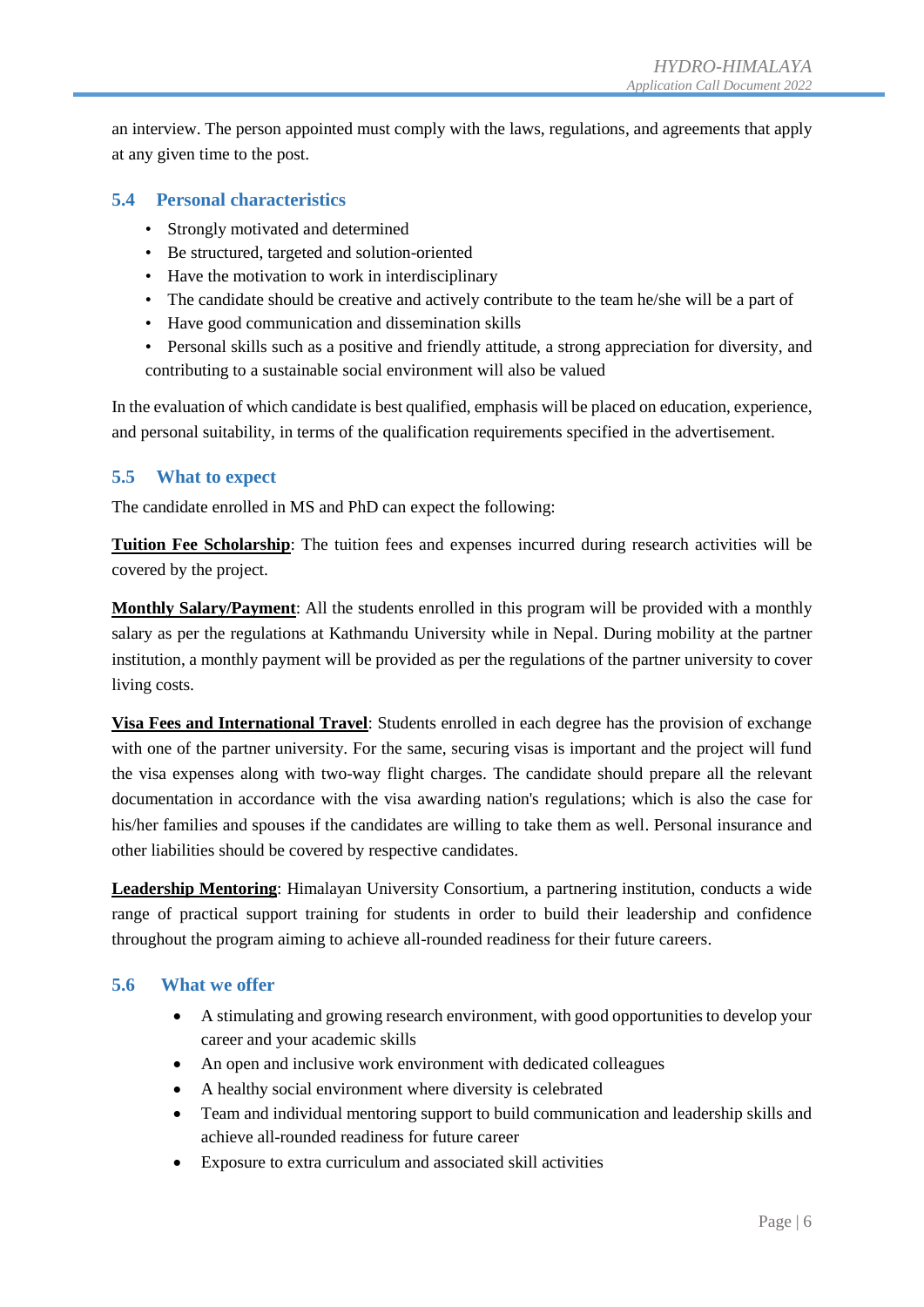### <span id="page-8-0"></span>**5.7 How to apply**

Students should submit the complete application with the attached documentation through the project address and the detailed information can be found [here.](http://hhp.ku.edu.np/application-call-2022-2/)

The following documents shall be attached to the application while applying for the **PhD position:**

- Transcripts and degree certificates of Bachelor's and MS Degrees. The transcript should clearly show the grades obtained for different courses taken for the Bachelor's and MS Degree. Must have a minimum 3 CGPA on a 4-point scale or equivalent.
- Research Statement (three pages at most)
- A copy of citizenship document
- Two Recommendations
- Curriculum Vitae
- Other relevant work and academic certificates (*Optional*)

The following documents shall be attached to the application while applying for the **MS position:**

- Transcript and degree certificate of Bachelor's Degree. The transcript should clearly show the grades obtained for different courses taken for the Bachelor's Degree. Must have a minimum 2.5 CGPA on a 4-point scale or equivalent.
- Research Statement (three pages at most)
- A copy of citizenship document
- Two Recommendations
- Curriculum Vitae
- Other relevant work and academic certificates (*Optional*)

#### <span id="page-8-1"></span>**5.8 Special initiatives to ensure social inclusion**

Initiatives that will ensure equal opportunities for higher education, research, professional development, and leadership for underrepresented or disadvantaged students are encouraged. This could include, but is not limited to:

- Small grants to cover personal expenses enable disadvantaged students/students with disabilities to attend and complete studies at the graduate/post-graduate level.
- Personal assistance during the program where required.
- Special interest groups at university.

#### <span id="page-8-2"></span>**5.9 Gender mainstreaming initiative**

Any initiatives that will ensure equitable opportunities for higher education, research, professional development, and leadership for females can be supported. This could include, but is not limited to:

- Compensation for up to 3 months of maternity leave for those receiving full scholarships and fellowships.
- Assistance in a visa application for spouses and children if required.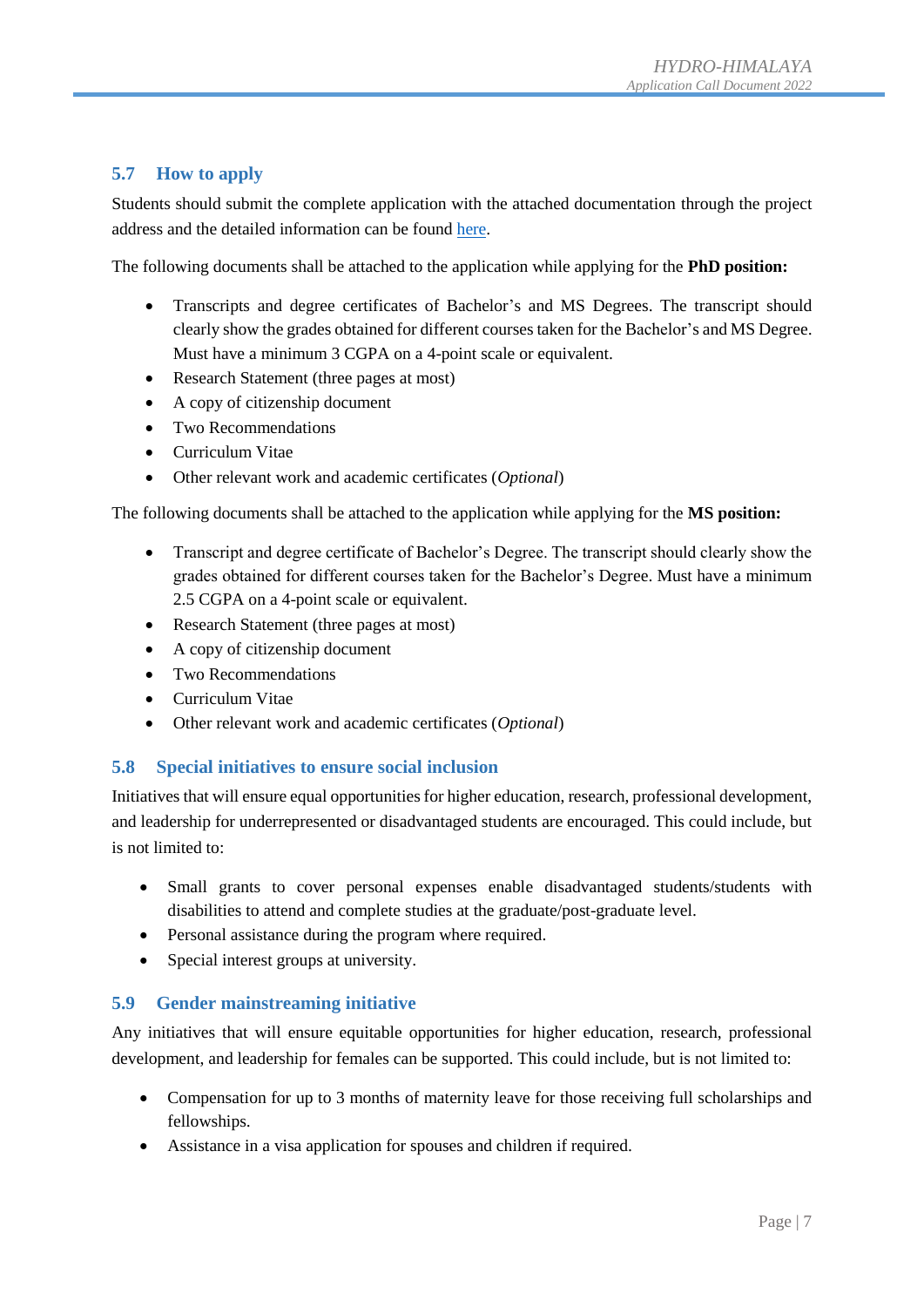- Small grants could be provided to cover personal expenses like hygiene articles, local transport, stationaries, etc. to ensure that female students in need can attend and complete their studies at the graduate/post-graduate level within project thematic areas and in countries where women's underrepresentation is clear.
- Leadership training and mentoring group.

#### <span id="page-9-0"></span>**5.10 Selection process**

The complete application will only be assessed based on the attached document as requested through the application call. The application received shall be reviewed firstly by the project management team, KU, and then, by an external evaluator. After the completion of a thorough assessment of the application, at most 3 candidates per position shall be shortlisted and called upon for an interview.

The interview shall be conducted in presence of the project management team, the WP leads, and supervisors. An evaluation shall be done by the team and then, the final result shall be announced via the KU website.

The selected candidate is required to submit all the original documents for the fulfillment of the admission process as requested. A cotutelle agreement has to be signed with both the home and partner institution universities by the double degree PhD candidate and fulfill all the requirements as listed.

#### <span id="page-9-1"></span>**5.11 Deadline**

Each applicant is responsible for ensuring that the required documentation has been uploaded within the application deadline. The deadline to appeal is 1 week from the decision that was sent to you. You will receive a reply to your appeal approximately within 3 weeks.

#### <span id="page-9-2"></span>**6 RIGHT TO APPEAL AND OUR RESERVATIONS**

You have a right to appeal if you believe you have been wrongfully rejected for admission or if there has been a mistake in the processing of your application. The individual himself/herself has to appeal to the Hydro-Himalaya Project Admissions committee via email to register their appeal.

Not all applications that meet the minimum requirements will be selected. Admission to the program is highly competitive with many strong applicants. If you have received the rejection 'not admitted due to competition', you cannot appeal on the basis that you meet the requirements.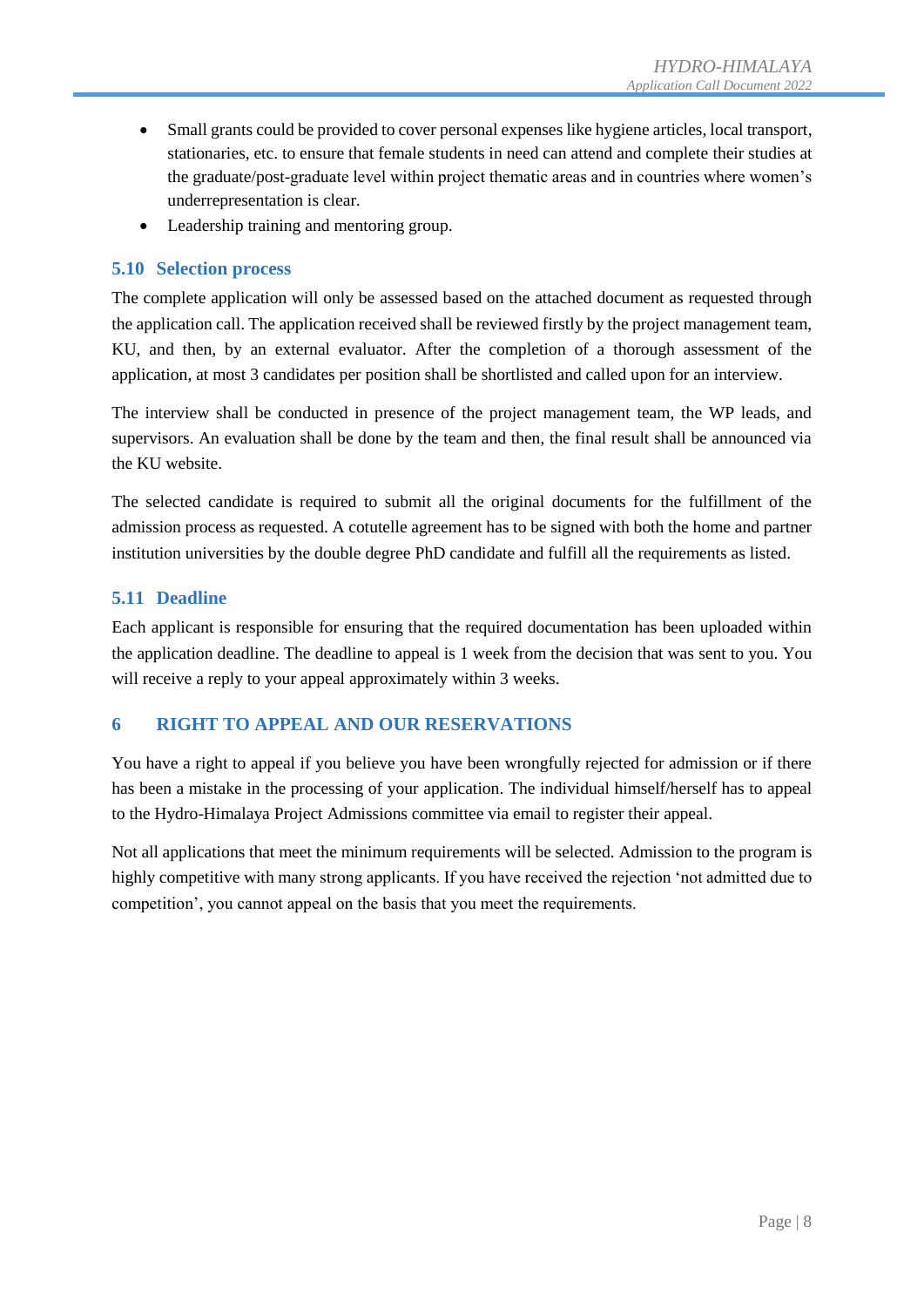| Academic<br><b>Supervision</b>                                                                              | KU: Department of Mechanical Engineering, School of Engineering<br>WHU: School of Water Resources and Hydropower Engineering |                                         |            |  |  |
|-------------------------------------------------------------------------------------------------------------|------------------------------------------------------------------------------------------------------------------------------|-----------------------------------------|------------|--|--|
| <b>Thematic Area</b>                                                                                        | <b>Effective Production of Hydroelectricity</b>                                                                              |                                         |            |  |  |
| <b>Research Domain</b>                                                                                      | Fundamental study on sediment erosion                                                                                        | Degree awarded by                       |            |  |  |
| <b>PhD Topic</b><br>$(P1-22)$                                                                               | Erosion modeling in Pelton turbines                                                                                          | DoME, KU                                |            |  |  |
| Numerical investigation of erosion in Pelton turbines<br><b>MS</b> Topic<br>(using OpenFORM)<br>$(M1.1-22)$ |                                                                                                                              | DoME, KU                                |            |  |  |
| <b>MS</b> Topic<br>$(M1.2-22)$                                                                              | Numerical investigation of erosion in Francis<br>turbines (using OpenFOAM)                                                   |                                         | DoME, KU   |  |  |
| <b>Application</b><br>deadline                                                                              | 2022.06.20                                                                                                                   | <b>Expected Decision</b><br><b>Date</b> | 2022.07.20 |  |  |

<span id="page-10-0"></span>*Admission call for positions as a PhD (single degree) and 2 MS by Research at:* **Kathmandu University (KU)/ Wuhan University (WHU)**

#### **About the Positions**

The selected candidates for a PhD and 2 MS by Research shall have a full-time position as Research Fellow and Research Assistant respectively. The academic and research work will be jointly carried out at TTL, KU and, Hydropower Research Centre for Himalaya Region (HRCHR) WHU. The MS and PhD candidates will have the provision of one and two semesters exchange with WHU respectively.

**P1-22:** The PhD position, **P1-22** deals with the study to conduct the experimental/numerical investigation to determine the fundamentals behind erosion in the turbines. A suitable erosion model will be proposed that is based on properties of the flow, sediment, turbine geometry etc. through experiments in laboratory conditions.

**M1.1-22 and M1.2-22:** The MS by Research **M1.1-22** deals with numerical investigation of erosion in the injectors and runner bucket in Pelton turbines using an open source CFD tool. The results from CFD will be compared with experimental or power plant data. The MS by Research **M1.2-22** deals with numerical investigation of erosion in Francis turbines using an open source CFD tool. A suitable numerical model from the available data of the power plant will be developed and analyzed numerically using a proper erosion model and the results will be compared with experimental or power plant data.

#### **Expected Knowledge:**

**P1-22:** Fundamental knowledge within i) Machine learning tools such as OpenFOAM, LabVIEW, MATLAB, Python, etc. ii) Basic Chinese language (preferred)

**M1.1-22 and M1.2-22:** Fundamental knowledge within i) OpenFOAM ii) Basic Chinese language (preferred)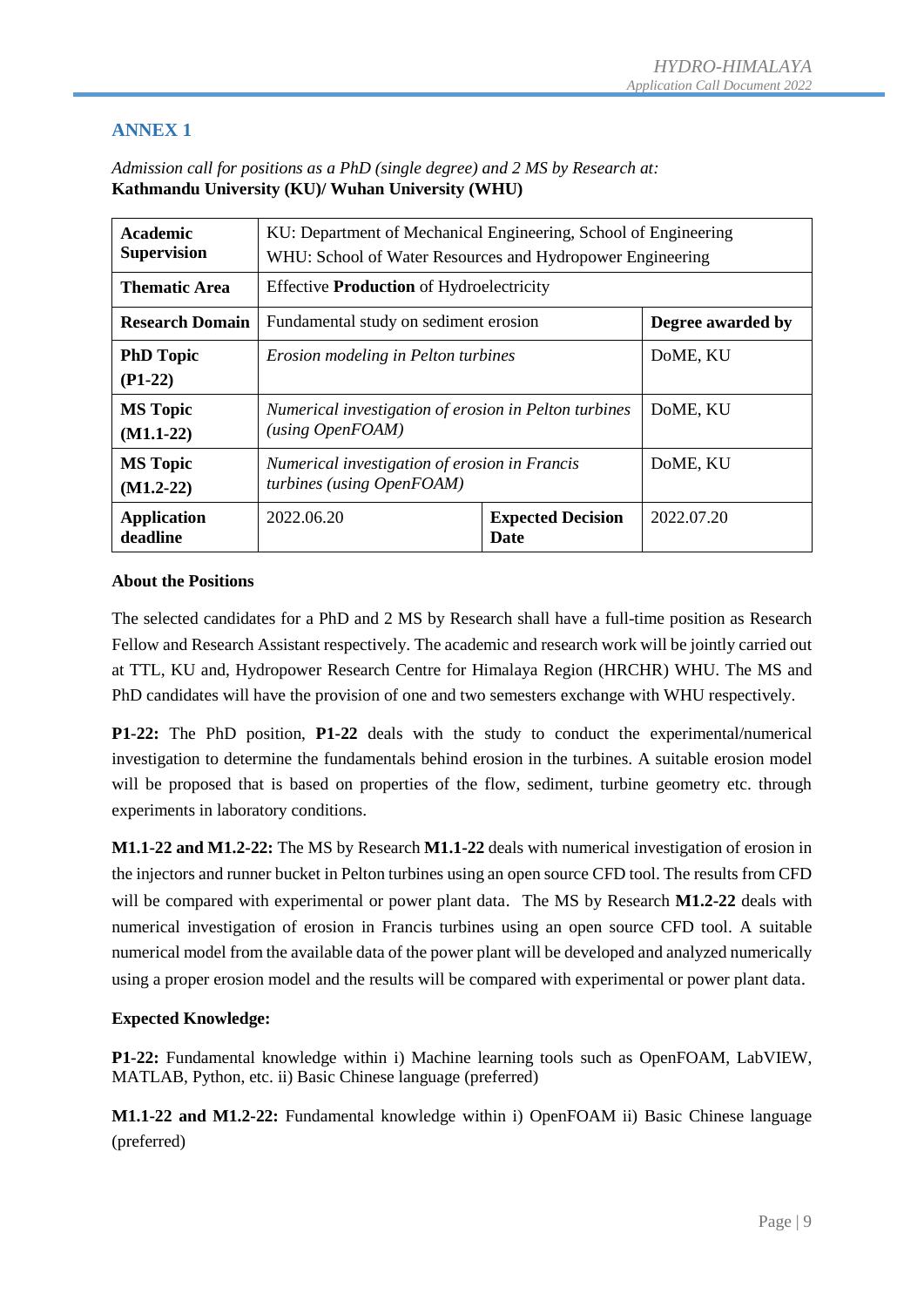#### <span id="page-11-0"></span>*Admission call for positions as a PhD (double degree) and 2 MS by Research at:* **Kathmandu University (KU)/ Norwegian University of Science and Technology (NTNU)**

| <b>Academic</b><br><b>Supervision</b>                                                                         | KU: Department of Mechanical Engineering, School of Engineering<br>NTNU: Department of Energy and Process Engineering |                              |                   |  |  |
|---------------------------------------------------------------------------------------------------------------|-----------------------------------------------------------------------------------------------------------------------|------------------------------|-------------------|--|--|
| Thematic Area                                                                                                 | <b>Effective Production of Hydroelectricity</b>                                                                       |                              |                   |  |  |
| <b>Research Domain</b>                                                                                        | Design of sediment resistant turbines                                                                                 |                              | Degree awarded by |  |  |
| <b>PhD Topic</b><br>Condition monitoring of Pelton turbines in sediment<br>affected power plants<br>$(P2-22)$ |                                                                                                                       | DoME, KU and<br>NTNU jointly |                   |  |  |
| <b>MS</b> Topic<br>$(M2.1-22)$                                                                                | Image processing techniques for estimating erosion in<br>Pelton turbines                                              |                              | DoME, KU          |  |  |
| <b>MS</b> Topic<br>$(M2.2-22)$                                                                                | Fault analysis of Pelton turbines in sediment affected<br><i>power plants</i>                                         |                              | DoME, KU          |  |  |
| 2022.06.20<br><b>Expected Decision</b><br><b>Application</b><br>deadline<br>Date                              |                                                                                                                       | 2022.07.20                   |                   |  |  |

#### **About the Positions**

The selected candidates for a PhD and 2 MS by Research shall have a full-time position as Research Fellow and Research Assistant respectively. The academic and research work will be jointly carried out at Turbine Testing Lab at KU and Waterpower Laboratory at NTNU. The MS and PhD candidates will have the provision of one and three semesters exchange with NTNU respectively.

**P2-22:** The PhD position, **P2-22** focuses on the development of condition monitoring methods for the application in Pelton turbines. The scope of the work includes both numerical and experimental studies of erosion induced faults in such turbines, as well as integration in machine learning algorithms for estimating their conditions in real-time to carry out preventive maintenances in turbines, minimizing the extent of damage and maximizing their life-span.

**M2.1-22 and M2.2-22:** The MS by Research **M2.1-22** deals with investigation of visual images from eroded surfaces in Pelton turbine, such that the images taken during the course of operation of such turbines can estimate the condition and remaining time for the failure using machine learning algorithms**.** The MS by Research **M2.2-22** focuses on conducting a trend analysis of the fault signals in Pelton turbines using experimental and numerical studies. Typical faults in these turbines along with their signature impacts on the output signals from different sensors will be analyzed.

#### **Expected Knowledge:**

Fundamental knowledge within machine learning tools such as LabVIEW, MATLAB, Python, etc.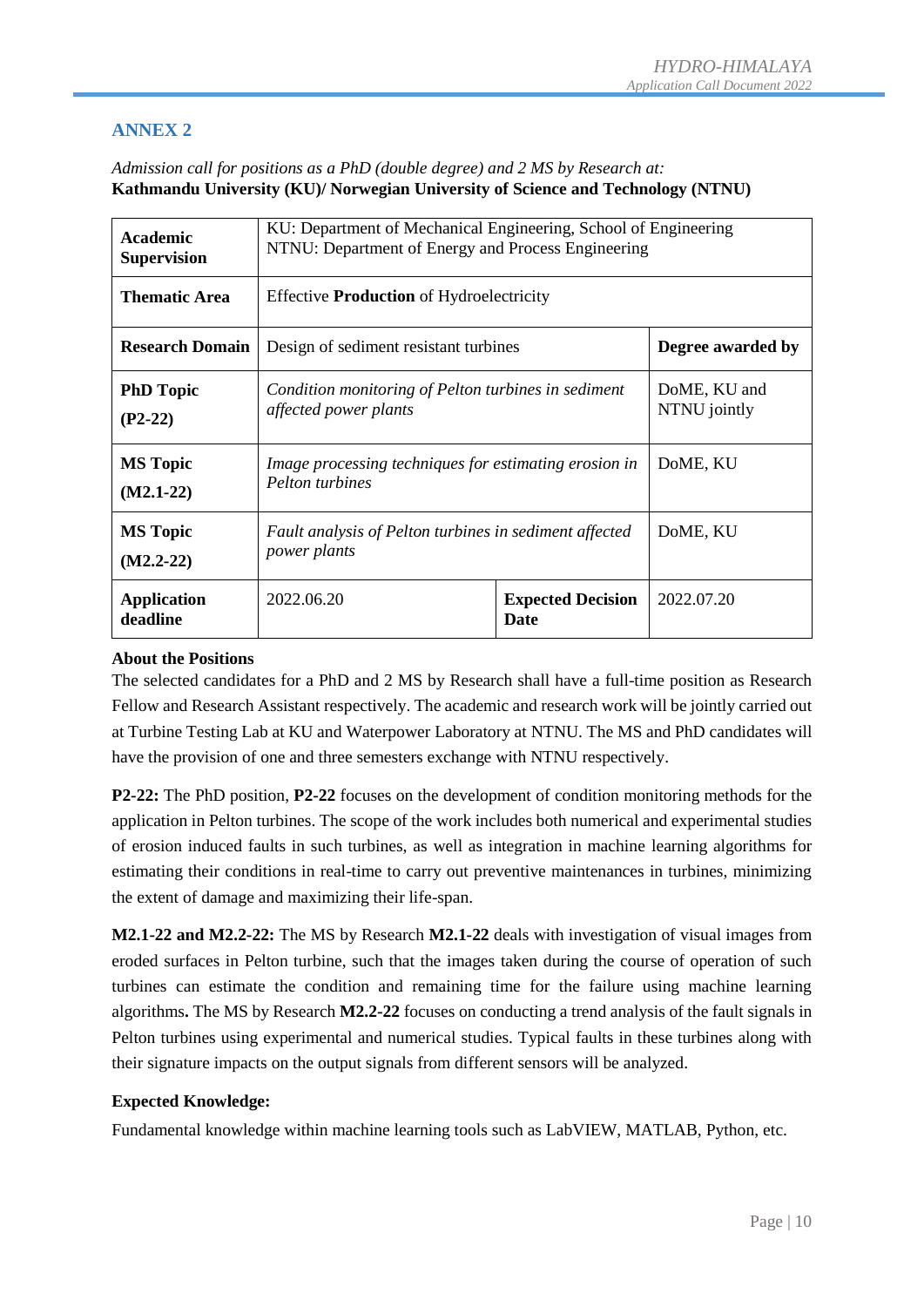#### <span id="page-12-0"></span>*Admission call for positions as 2 MS by Research at:* **Kathmandu University (KU)/ Norwegian University of Science and Technology (NTNU)**

| <b>Academic</b><br><b>Supervision</b>                                        | KU: Department of Mechanical Engineering, School of Engineering<br>NTNU: Department of Energy and Process Engineering |                                         |            |  |
|------------------------------------------------------------------------------|-----------------------------------------------------------------------------------------------------------------------|-----------------------------------------|------------|--|
| <b>Thematic Area</b>                                                         | Effective <b>End-use</b> of Hydroelectricity                                                                          |                                         |            |  |
| <b>Research Domain</b>                                                       | Green Hydrogen                                                                                                        | <b>Degree Awarded by</b>                |            |  |
| "Hydrogen Applications in Industry Sector"<br><b>MS</b> Topic<br>$(M3.1-22)$ |                                                                                                                       | DoME, KU                                |            |  |
| <b>MS</b> Topic<br>$(M3.2-22)$                                               | "Assessment of Green Hydrogen as an Alternative<br>Fuel in Nepalese Context"                                          |                                         | DoME, KU   |  |
| <b>Application</b><br>deadline                                               | 2022.06.20                                                                                                            | <b>Expected Decision</b><br><b>Date</b> | 2022.07.20 |  |

#### **About the Positions**

The selected candidates for 2 MS by Research shall have a full-time position as Research Assistant. The academic and research work will be jointly carried out at Green Hydrogen Lab, DoME, KU, and NTNU Energy Team Hydrogen, NTNU. The MS candidates will have the provision of one semester exchange with NTNU.

**M3.1-22 and M3.2-22**: The MS by Research **M3.1-22** focuses on various applications of hydrogen in the industry to ensure a low-carbon economy and sustainability. This area of research provides an ample opportunity to perform a system design, supply chain design, followed by plant design to understand and evaluate the underlined advantages of replacing fossil fuels in the industrial sector with green hydrogen. It also focuses on scaling up the research study to a pilot-scale demonstration supported by the development of an efficient and highly optimized plant designed for a particular end-use of hydrogen in a specific industry. The MS by Research **M3.2-22** deals with the technical, economic, and environmental assessment of green hydrogen as a promising alternative fuel in the Nepalese context. It requires various studies such as fuel life cycle analysis (fuel LCA), techno-economic assessment (TEA), life cycle costing (LCC), etc. to highlight the pros and cons of promoting green hydrogen as an alternative fuel in various sectors such as industry, transportation, etc. In a nutshell, SWOT and PESTEL analysis are essential techniques to evaluate the strengths, weaknesses, opportunities, and threats of promoting green hydrogen in a broader spectrum considering political, economic, social, technological, environmental, and legal factors.

#### **Expected Knowledge:**

**M3.1-22:** Fundamental knowledge within i) Hydrogen Technologies ii) Hydrogen Supply Chain iii) Chemical engineering and kinetics iv) Experimental Research v) Data process

**M3.2-22:** Fundamental knowledge within i) Hydrogen Technologies ii) Energy Modelling iii) Fuels and emissions iv) Energy economics